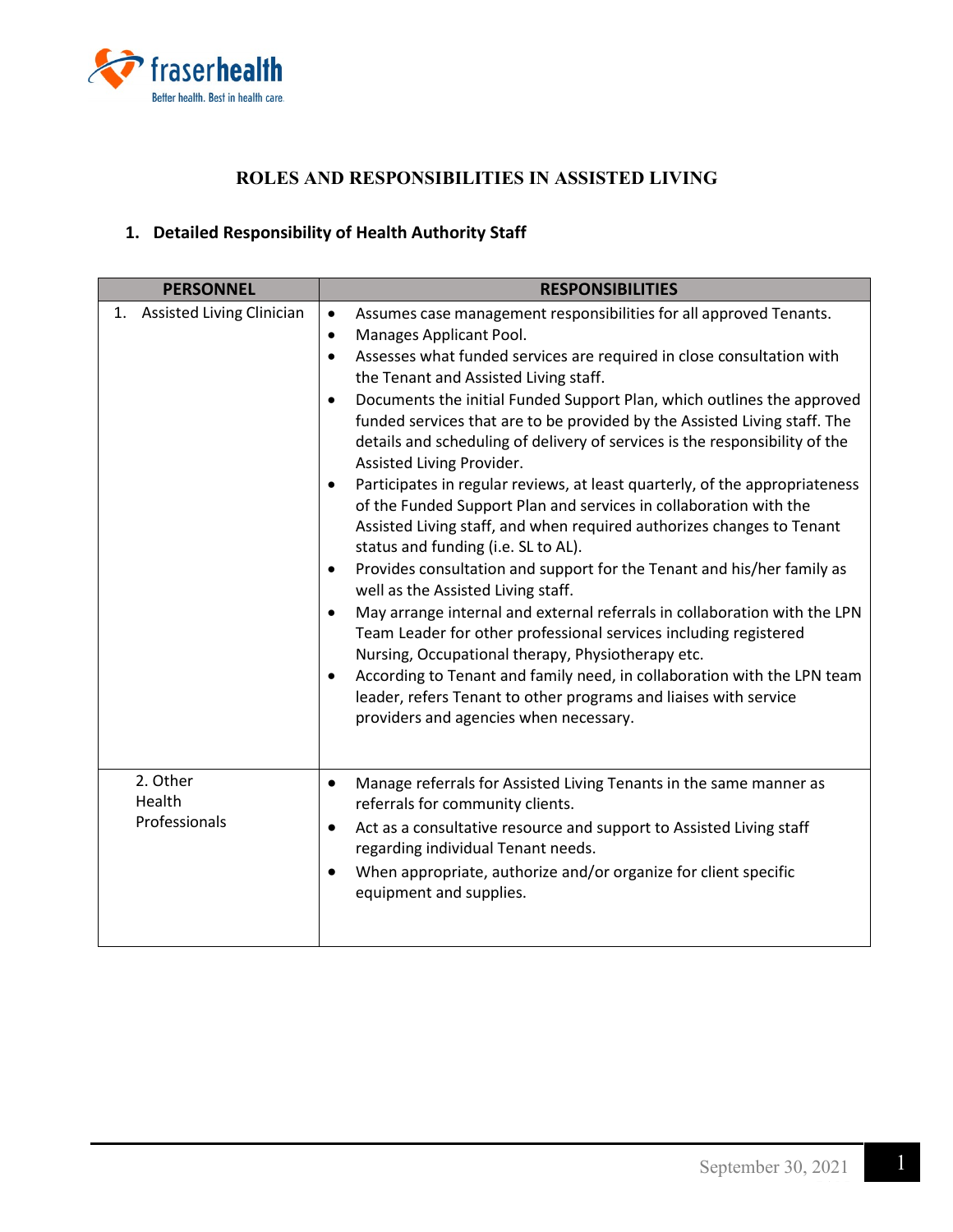

## **2. Detailed Responsibility of Assisted Living Provider Staff**

| <b>PERSONNEL</b>                                              | <b>RESPONSIBILITIES</b>                                                                                                                                                                                    |
|---------------------------------------------------------------|------------------------------------------------------------------------------------------------------------------------------------------------------------------------------------------------------------|
| 1. Assisted Living Provider<br>Management<br>Responsibilities | Collaborates with Health Authority Staff to develop health and personal<br>$\bullet$<br>support service protocols and standards that meet the requirements of<br>the Assisted Living Registrar.            |
|                                                               | Establishes operating standards and monitors service delivery to ensure<br>$\bullet$<br>compliance with established standards.                                                                             |
|                                                               | Oversees the operation on a day-to-day basis and has the overall<br>$\bullet$<br>responsibility for the operation.                                                                                         |
|                                                               | Develops appropriate methods to secure allied services such as<br>pharmaceuticals, medical services, emergency services, and other<br>services.                                                            |
|                                                               | Is responsible to ensure that the services identified in the Tenancy<br>Agreement and the individual Funded Support Plan are provided. May<br>be involved in the development of the Personal Service Plan. |
|                                                               | Ensures that all supportive and hospitality services are provided to<br>Tenants.                                                                                                                           |
|                                                               | In collaboration with the LPN and AL Clinician re-evaluates service needs<br>$\bullet$<br>and levels.                                                                                                      |
|                                                               | Establishes staffing and methods of service delivery.                                                                                                                                                      |
|                                                               | Recruits, hires and supervises appropriately trained staff.                                                                                                                                                |
|                                                               | Ensures that staff receives appropriate training and education to<br>perform their duties safely and competently following the Assisted<br>Living philosophy.                                              |
|                                                               | Ensures that meal services to Tenants and guests offer the opportunity<br>for a choice of meal times and menu items.                                                                                       |
|                                                               | Deals with concerns of all Tenants, family and staff.                                                                                                                                                      |
|                                                               | Ensures that records are maintained in accordance with the Assisted<br>Living Provider and Health Authority Policy.                                                                                        |
| 3. Assisted Living Provider                                   | Oversees the day-to-day provision of personal support and health<br>$\bullet$                                                                                                                              |
| <b>Clinical Responsibilities</b>                              | support services to Tenants.                                                                                                                                                                               |
|                                                               | Develops the Personal Service Plan, which includes all of the funded<br>$\bullet$                                                                                                                          |
|                                                               | services included in the Funded Support Plan and the support services                                                                                                                                      |
|                                                               | requested by the Tenant in the Tenancy Agreement.                                                                                                                                                          |
|                                                               | Schedules personal support for the Tenants taking the Tenants'<br>preferences into consideration to the greatest degree possible.                                                                          |
|                                                               | Continually reassesses the need for changes to the support plan and                                                                                                                                        |
|                                                               | makes the required changes. The LPN will advise the FH AL Clinician of                                                                                                                                     |